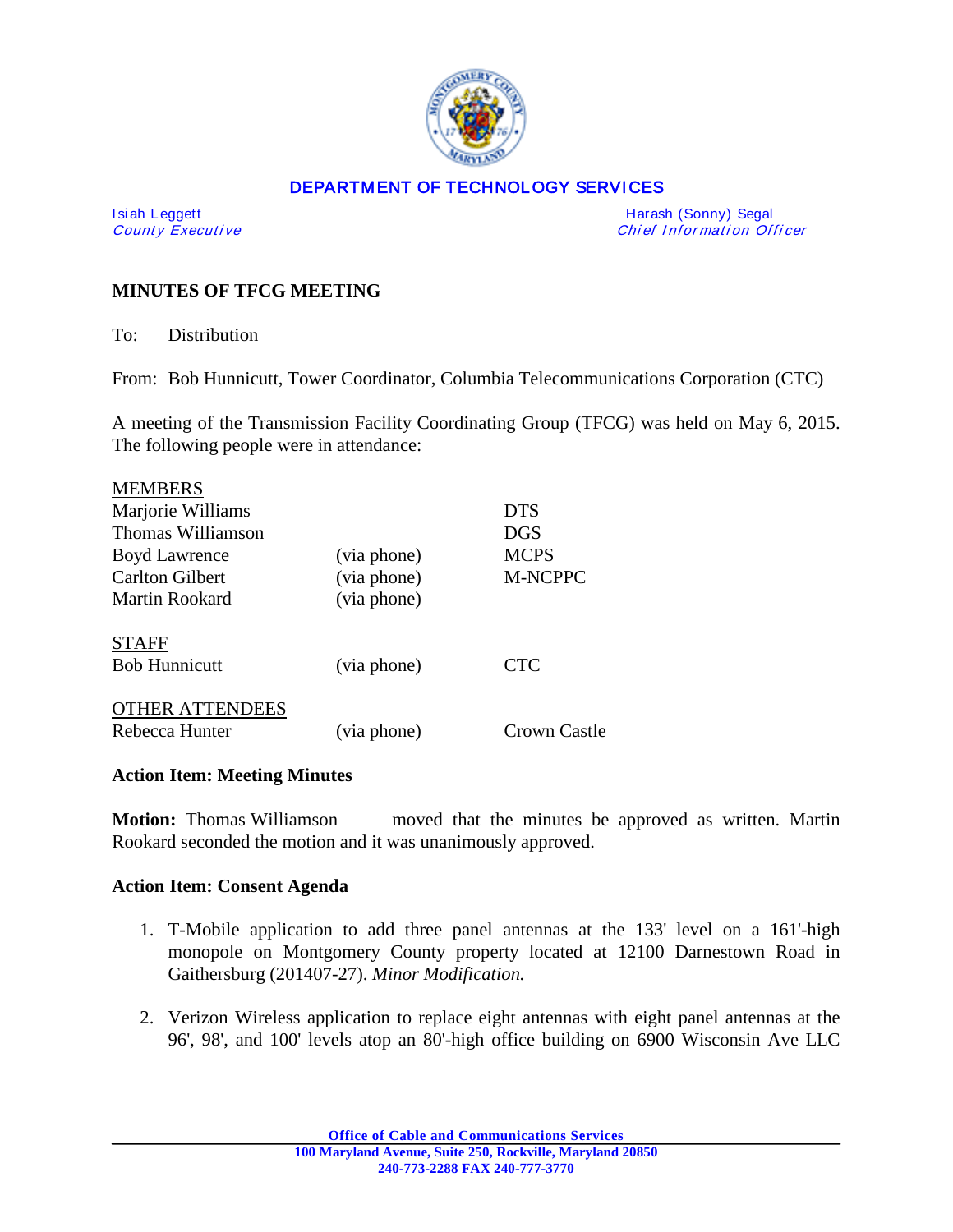property located at 6900 Wisconsin Avenue in Chevy Chase (201503-11). *Minor Modification*.

- 3. Verizon Wireless application to replace 9 antennas with 9 panel antennas at the 125' level on the penthouse walls atop an 110'-high office building on Anne Camelier, et al Trustees c/o Rock Spring Properties property located at 6707 Democracy Boulevard in Bethesda (201504-10). *Minor Modification*.
- 4. AT&T application to replace three antennas with three panel antennas at the 131' level on a 105'-high apartment building on Management Group Associates property located at 8830 Piney Branch Road in Silver Spring (201504-18). *Minor Modification*.
- 5. AT&T application to replace three antennas with three panel antennas at the 200' level on a 170'-high office building on Democracy Associates property located at 6903 Rockledge Drive in Bethesda (201504-19). *Minor Modification*.
- 6. AT&T application to replace three antennas with three panel antennas at the 209' level on a 177'-high apartment building on Promenade Towers MH Corp property located at 5225 Pooks Hill Road in Bethesda (201504-20). *Minor Modification*.
- 7. Crown Castle application to replace one panel antenna with one omni-directional antenna atop each of 12 wooden PEPCO utility poles (for a total of 12 antennas) in the County public rights-of-way on Montgomery County (right-of-way) property. See attached list for addresses (201504-30). *Minor Modification*.
- 8. AT&T application to replace three antennas with three panel antennas at the 114' level on a 110'-high monopole on MCPS property located at 919 University Boulevard in Silver Spring (201505-01). *Minor Modification*.
- 9. Verizon Wireless application to replace nine antennas with nine panel antennas at the 155' level on a 73'-high tower atop a 94'-high office building on Verizon Maryland LLC property located at 8670 Georgia Avenue in Silver Spring (201505-02). *Minor Modification*.
- 10. AT&T application to replace three antennas with three panel antennas at the 165' level on a 190'-high tower on Frederick Kruhm property located at 15701 Kruhm Road in Burtonsville (201505-04). *Minor Modification*.
- 11. Verizon Wireless application to attach twelve panel antennas at the 140' level on a 122' high PEPCO transmission line tower on PEPCO property located at 1801 Ednor Road in Silver Spring (201505-05). *Co-location*.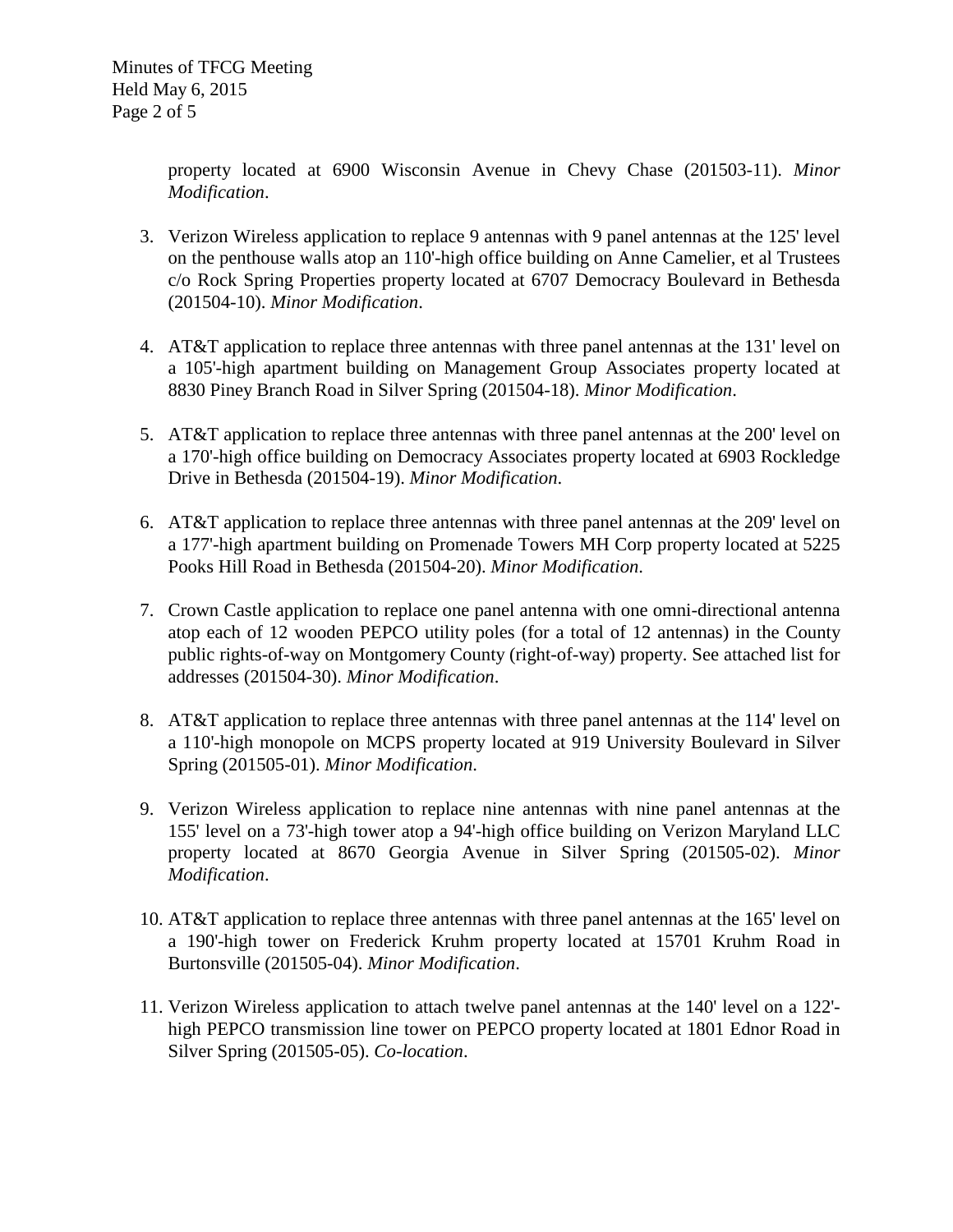- 12. Sprint application to replace six antennas with six panel antennas at the 130' level on a 136'-high PEPCO transmission line tower on PEPCO property located at 14800 Schaeffer Road in Germantown (201505-06). *Minor Modification*.
- 13. Verizon Wireless application to replace 3 remote radio heads with 6 remote radio heads at the 140' level on a 192'-high monopole on Lynwood Farm LP property located at 25217 Peach Tree Road in Clarksburg (201505-08). *Minor Modification*.
- 14. Verizon Wireless application to attach twelve panel antennas at the 58' level on a 53'-high office building on Rockville Pike Partnership property located at 11119 Rockville Pike, Kensington (201505-09). *Co-location*.
- 15. Crown Castle application to replace two panel antennas with one omni-directional antenna atop each of 3 wooden PEPCO utility poles (for a total of 3 antennas) in the County public rights-of-way on Montgomery County (right-of-way) property. See attached list for addresses (201505-10). *Minor Modification*.
- 16. AT&T application to replace three antennas with three panel antennas at the 157' and 158' levels on a 152'-high apartment building on AG-FCP Monterey Owner LLC property located at 5901 Montrose Road in Rockville (201505-11). 6409 *Minor Modification*.
- 17. AT&T application to replace three antennas with three panel antennas at the 102' and 104' levels on a 121'-high water tank on WSSC property located at 17710 Buehler Road in Olney (201505-12). 6409 *Minor Modification*. *Conditioned on the applicant providing written approval from WSSC that they approve of the attachment at the time of permitting*
- 18. AT&T application to replace three antennas with three panel antennas at the 105' level on a 190' high lattice tower on CNS Microwave, Inc. property located at 15030 Frederick Road in Rockville (201505-13). 6409 *Minor Modification*.
- *19.* AT&T application to replace six antennas with six panel antennas at the 113' level on a 130' water tank on WSSC property located at 7806-A Tomlinson Avenue in Chevy Chase (201505-14). 6409 *Minor Modification*. *Conditioned on the applicant providing written approval from WSSC that they approve of the attachment at the time of permitting*
- 20. Verizon Wireless application to attach one omni-directional antenna at the 22' level atop a 19'-high gas station canopy on Potomac Energy Holdings LLC property located at 10211 Westlake Drive in Bethesda (201505-15). 6409 *Co-location*.
- 21. Verizon Wireless application to attach one omni-directional antenna at the 24' level atop a 15'-high gas station canopy on Potomac Energy Holdings LLC property located at 15730 Shady Grove Road in Gaithersburg (201505-16). 6409 *Co-location*.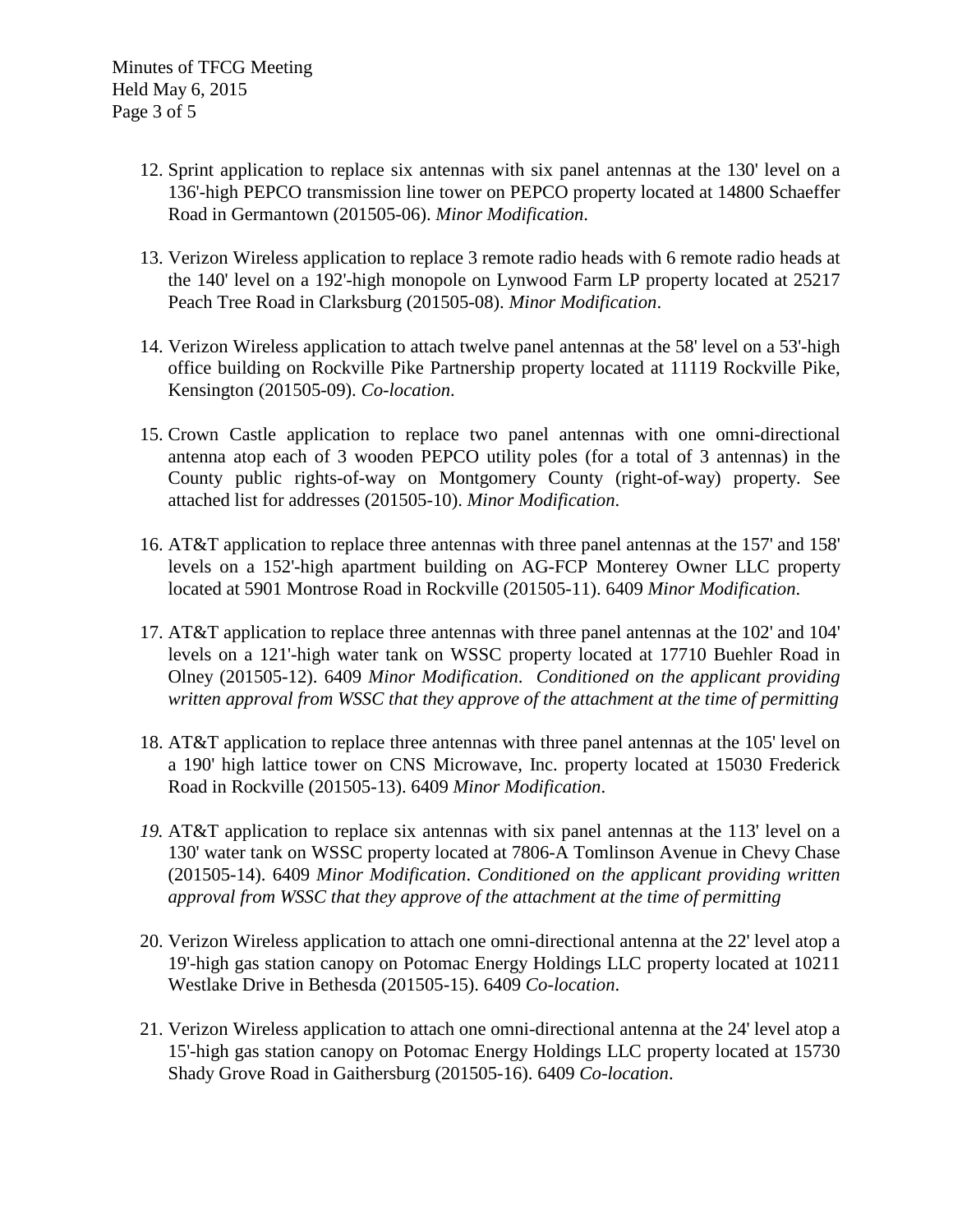- 22. AT&T application to replace three antennas with three panel antennas at the 96' level atop an 85'-high office building on Columbia Pike I, LLC property located at 10750 Columbia Pike in Silver Spring (201505-17). 6409 *Minor Modification*.
- 23. AT&T application to replace three antennas with three panel antennas at the 103', 119', and 121' levels on a 95'-high building on 7401 New Hampshire Avenue LLC property located at 7401 New Hampshire Avenue in Takoma Park (201505-18). 6409 *Minor Modification*.
- 24. AT&T application to replace three antennas with three panel antennas at the 90' level inside a 98'-high church steeple on Westmoreland Cong Church property located at 1 Westmoreland Circle in Bethesda (201505-19). 6409 *Minor Modification*.
- 25. AT&T application to replace three antennas with three panel antennas at the 156' and 169' levels atop a 140'-high apartment building on Southern Management Corporation property located at 7600 Maple Avenue in Takoma Park (201505-20). 6409 *Minor Modification*.
- 26. AT&T application to replace three antennas with three panel antennas at the 140', 142', and 143' levels on a 134'-high apartment building on Hillzo LP c/o Southern Management property located at 9737 Mt. Pisgah Road in Silver Spring (201505-21). 6409 *Minor Modification*.

**Discussion:** Thomas Williamson asked if the property for Item #1 was public, not private as indicated on the Recommendation Form. Marjorie Williams summarized the application, agreeing that the wrong box was checked on the Recommendation Form and asked Bob Hunnicutt to make that correction. Mr. Hunnicutt said he would do so for the Record of Action.

**Motion:** Martin Rookard moved that all items on the Consent Agenda be recommended and with the noted correction to the property owner for item number one. Boyd Lawrence seconded the motion and it was unanimously approved.

# **Regular Agenda**

1. AT&T application to replace three antennas with three panel antennas at the 99' level on a 110'-high water tank on WSSC property located at 11400 Woodglen Drive and Executive Drive in Rockville (201505-07). *Minor Modification. Conditioned on the applicant providing written approval from WSSC that they approve of the attachment at the time of permitting.*

Bob Hunnicutt summarized the application noting that WSSC has not yet approved this modification.